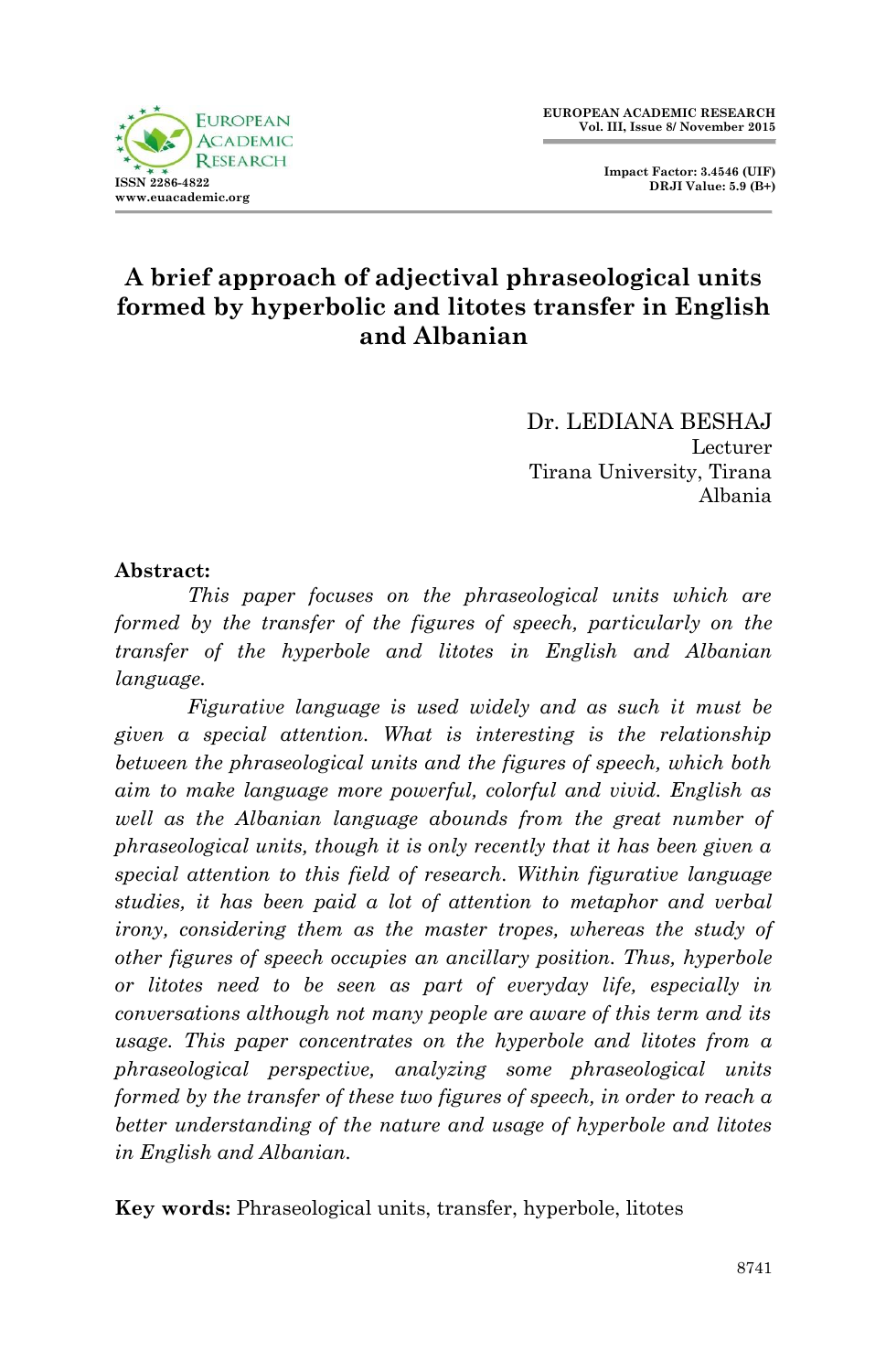#### **INTRODUCTION**

Beyond language, linguistics and the central role that phraseological units play in the communication process, nowadays it seems to be widely known among linguists and scholars the fact that communication among people cannot be established if the speaker and the listener do not share some basic knowledge or do not have at least a common frame of reference. Therefore, language and culture are seen as similar systems and interdependent. Phraseology appears to be the discipline, which interprets and reflects better the cultural framework of the whole society of a particular language, so it is the study field, which tries to provide an explanation about phraseological units containing words loaded with cultural meaning.

English is rich in phraseological units and this is demonstrated by a great number of dictionaries on idioms, as well from the great importance that phraseological units represent which is included and emphasized in all the English language course books. Phraseological units are taught from the very beginning; when one start to learn the English language. Thus, considering its importance, various researches are conducted on the field of phraseology. What draws attention when one studies phraseological units is to find the way, how these phraseological units are created. There are many, but in this research we aim at phraseological units coined by the transference of the literary figures specifically hyperbole and litotes into phraseological units. Regardless the fact that not much attention has been paid to Albanian phraseology, definitely it is one of the languages that has an abundance of phraseological units; it does not lag behind in comparison with the English language. According to an Albanian scholar some phraseological units are created from the figurative transformation of free word-groups. "This process goes under three phrases: simple word-group – "prearranged" word-group -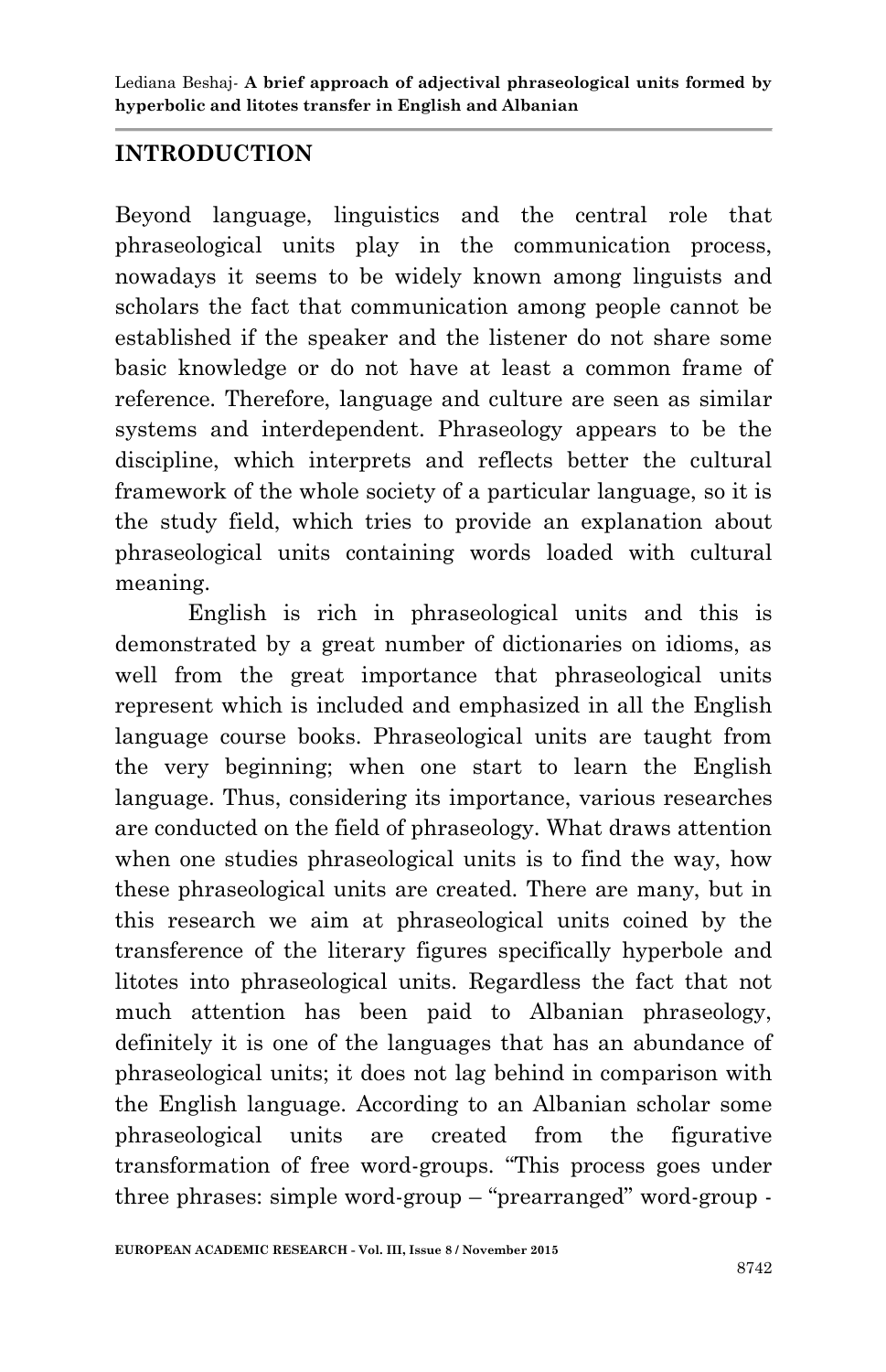phraseological unit (Memishaj, 2006). Hyperbole and litotes, as means performing this transformation occupy a decent place in the process of transformation.

For example: "Her brain is the size of a pea" the meaning is that she is not very clever and we have to do with a hyperbole, whereas it is noticed that when we have the sentence "she is a pea brain" we have to do with a phraseological unit and the meaning is "foolish or unintelligent person" according to Collins English Dictionary – Complete and Unabridged. The semas motivating the phraseological meaning are components of semantic structures of the words, building the comparison (the enlargement / the lessening).

Hyperbole is mainly used more effectively in communication in order to grab the attention of the others by putting more emphasis or making a comparison which is exaggerated. In literary works this is required to make the reader pay more attention to certain things, so that they can be easily remembered.

Katz (1996: 3-4) asserts that hyperbole is "employed to convey the speaker"s beliefs or feelings about the topic". It is such the case with the speakers, whereas in literary works it has to do with the writers' beliefs and feeling and what they want to convey to the reader and how they want their ideas to be perceived. Therefore, McCarthy and Cater (2004: 150), after examining hyperboles have come to the conclusion that exaggerations are "creative intensifications for evaluative or affective purposes". What it is meant by this quote has to do with the impact that these sentences containing hyperbole have on the listener or reader, be it positive or negative. Regarding hyperbolic types, Smith (1657) distinguishes two kinds of hyperboles: auxesis as a kind of overstatement and meiosis as a kind of understatement. This phenomenon can be seen in the Albanian language as well. For example, (Burrë) **katërqind dërhemë –** a great man, it is a case of overstatement because literally the phraseologica unit would be translated 'a man of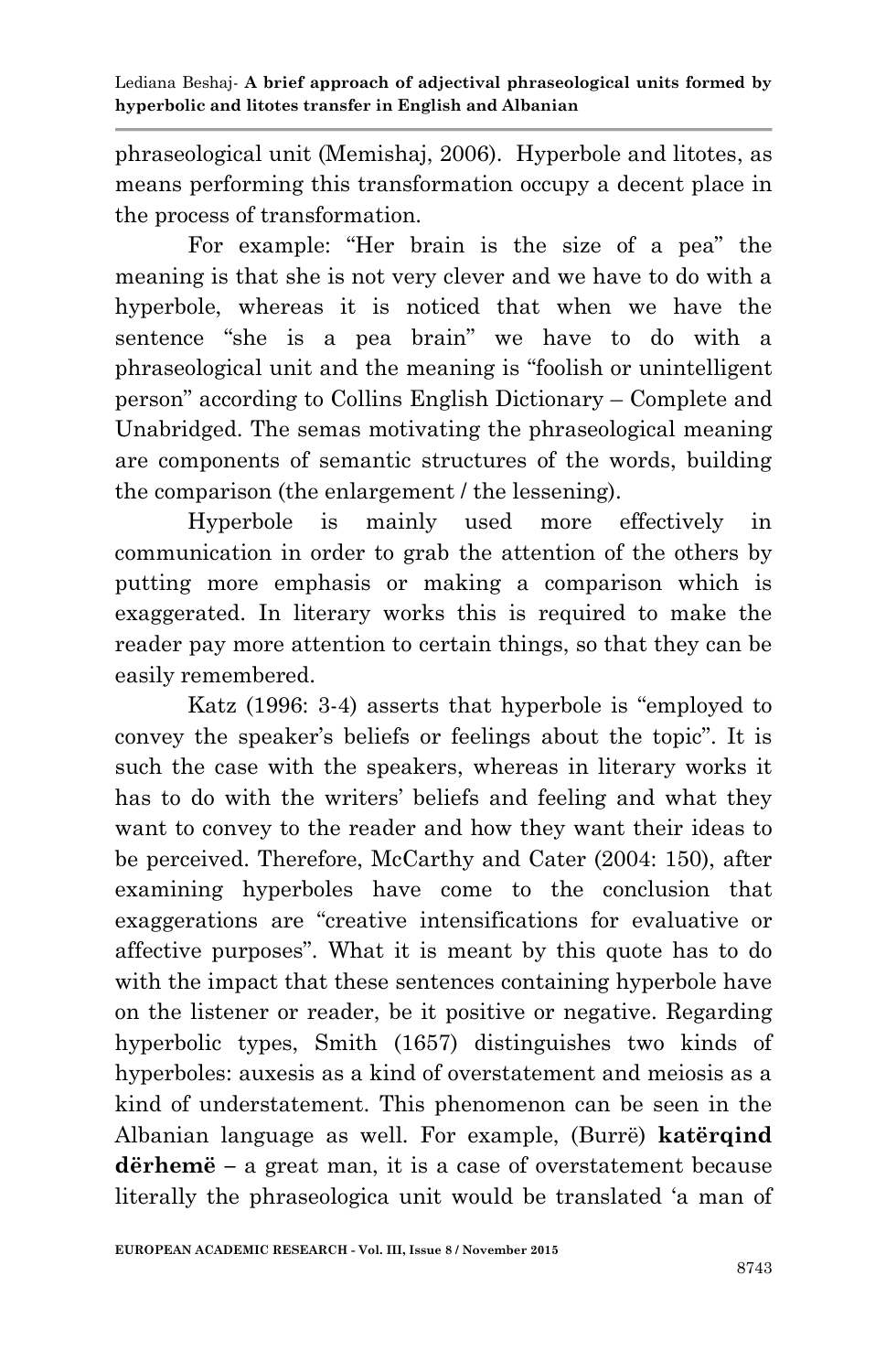four hundred feet'. The word 'four hundred' intensifies its meaning even though it is an exaggeration. Whereas, mbytet me një pikë ujë – incapable of doing something, it is a case of understatement. Literally it would be translated as "he drowns with one single drop of water' and the word one creates evaluative or affective purpose, which in this case is meiosis. The first one is an extreme intensification and expanding of an entity, and the second as an extreme reduction or attenuation of an entity. However, Carter and McCarthy (1997: 29) assert that "the precise attitude expressed can only be identified in the particular context". This explains why the trope is essentially an evaluative tool because often quantification is put at the service of assessment. These two scholars focus on the interactive nature of hyperbole, the importance of listener reaction to its understanding, listeners' acceptance of extreme formulations, the creation of impossible worlds and its manifest counter-factuality. The categories from McCarthy and Carter"s are shown with examples extracted from Stefanllari I. (1998) "Fjalori Frazeologjik Anglisht – Shqip" phraseological dictionary:

1. Numerical expressions (hundreds, thousands, millions, and so...) e.g. **~ Feel/look like a million dollars** – ndjehem (dukem) për bukuri

2. Amount or quantity + of: (plenty, loads, masses, heaps and so…) **e.g There are plenty of (other) fish in the sea.**  *Fig.* There are other choices; used to refer to persons

3. Expressions that indicate time and duration (hours, centuries, years, and the plural form of the word ages, etc.). **E.g. in an age of years in a long time. How have you been? I haven't talked to you in an age of years. Jane hasn't ridden a horse in an age of years.**

4. Size, Degree + nouns (huge, enormous, endless, gigantic, etc.). ~ **Come down like a ton of bricks –** If someone comes down on you like ton of bricks, they criticize you severely because you have done something wrong.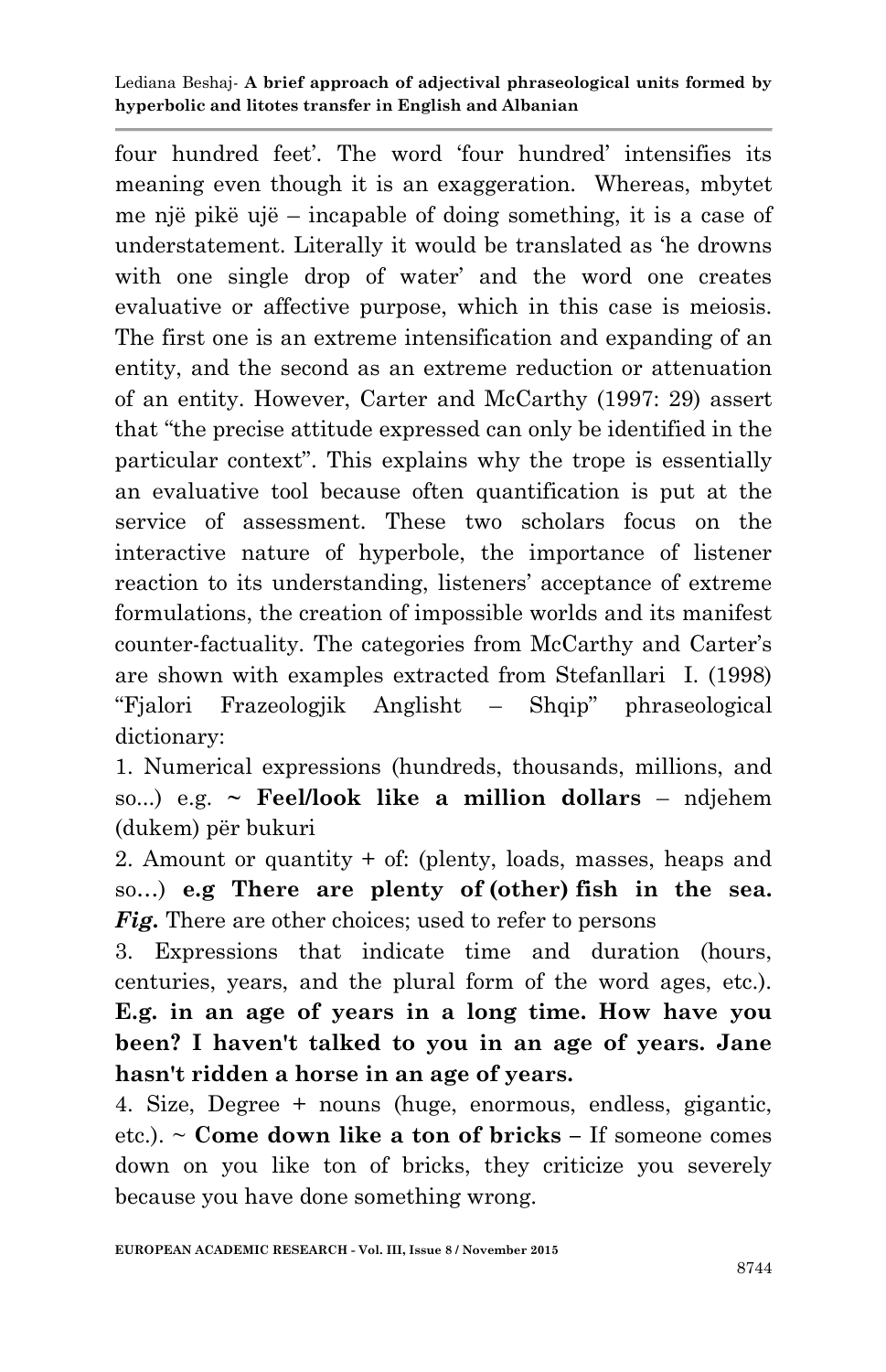The distinction between the literal and non literal meaning of the hyperbolic expressions is important. For example if we say ' this suitcase weighs a ton" means that it is too heavy and it is easy to grasp its meaning whereas on the other hand there are cases that even though the hyperbole may have a literal meaning sometimes cannot be understood in the context. For example, someone comments on a car size as a "white elephant" in my white elephant costs a lot of petrol". Some figures of speech including hyperbole have become established and conventionalized (Gibbs; 1994, Giora, 1999, McCarthy & Carter, 2004) thus it can be emphasized that they have lost the literal effect or meaning they intend to imply. There are other cases such as for the words "terrific, ages, etc. It deserves a mention the word terrific, which in peoples mind creates the idea of terror but it is not like that anymore. It means only great or excellent. On the other hand, when we hear 'It's ages I haven't seen you' indicated a very long time, but nowadays it does not usually have that exaggerated force it used to have. Nevertheless, Claridge (2011:197) notes that the term "ages" in certain instances does have its exaggerated sense but weakened.

As mentioned previously, it is not surprising that very little is known about hyperbole. The attention has been more on metaphor as for Aristotle, for example, metaphor represents the paradigm trope including, not only what we call metaphor, but also simile, metonymy, personification and hyperbole (Rhetoric 3: 10- 11, Poetics 20-22; quoted in Dascal and Gross, 1999: 122). Recently there are many scholars contradicting the fact and one of them, Gibbs (1994: 76) argues that there are forms of figurative language other than metaphorical that have been ignored as a result of this intensive metaphor investigation, and he regards hyperbole together with sarcasm, understatement, jocularity and rhetorical questions as forms of verbal irony. Figurative language is necessary in literary works and hyperbole, being considered as such is still related as a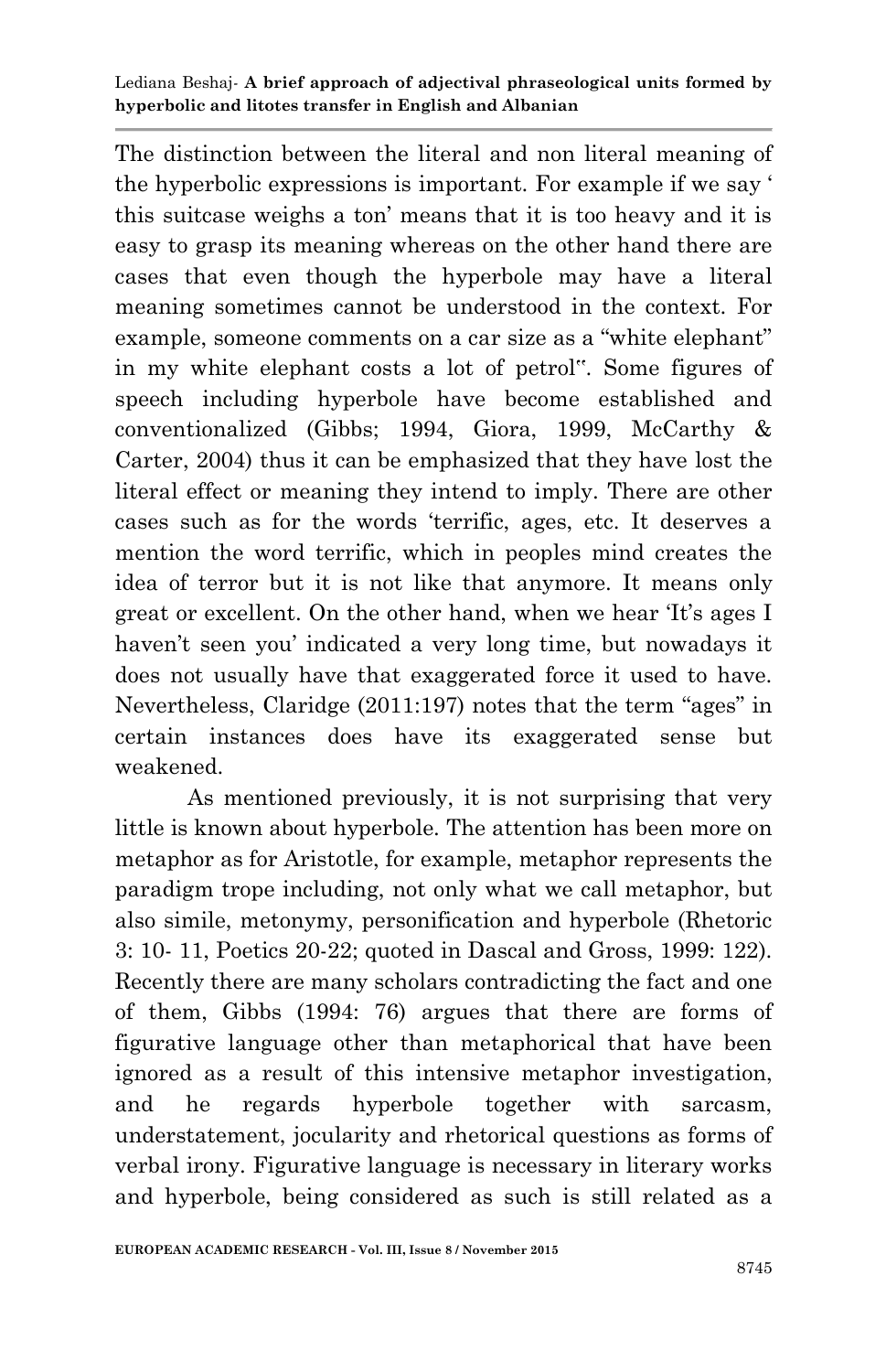useful tool of literary works to be regarded as a classic trope whose study belongs to that of rhetoric. A great interest in hyperbole was due to its relation with humour or verbal irony leading to pragmatic functions which is accomplished by exaggeration and understatement. Keuz et al. (1996: 91), have been studying eight main forms of non literal language in a literary corpus, and they conclude that "in terms of sheer occurrence hyperbole seems to deserve more notice than it has received to date". This shows that after metaphor, hyperbole was the most common trope; exaggeration was by far the figure that most often interacted with other non-literal forms. It was involved in almost 80% of the cases of co-occurrence, and it interacted with every other type of non-literal language with the exception of its logical opposite, understatement (Keuz et al. (1996: 91).

In relation to non-literal language, hyperbole is another trope which helps in coining new phraseological units. These phraseological units can be used to create strong emotions or effects when we want to emphasize something. However, such hyperbolic phraseological units are mostly used in verbal discourse.

### **Adjectival phraseological units formed by hyperbolic transfer in English<sup>1</sup>**

**~ Feel/look like a million dollars** – ndjehem (dukem) për bukuri

He has completely recovered from his operation; he says he feels **like a million dollars**.

I'm on holiday, it's a beautiful morning, and I feel like a **million dollars**. It's a good to see you both again. Jake, you look **like a million dollars**.

-

<sup>1</sup> Stefanllari, I. (1998) " Fjalori Frazeologjik Anglisht – Shqip" Urban Dictionary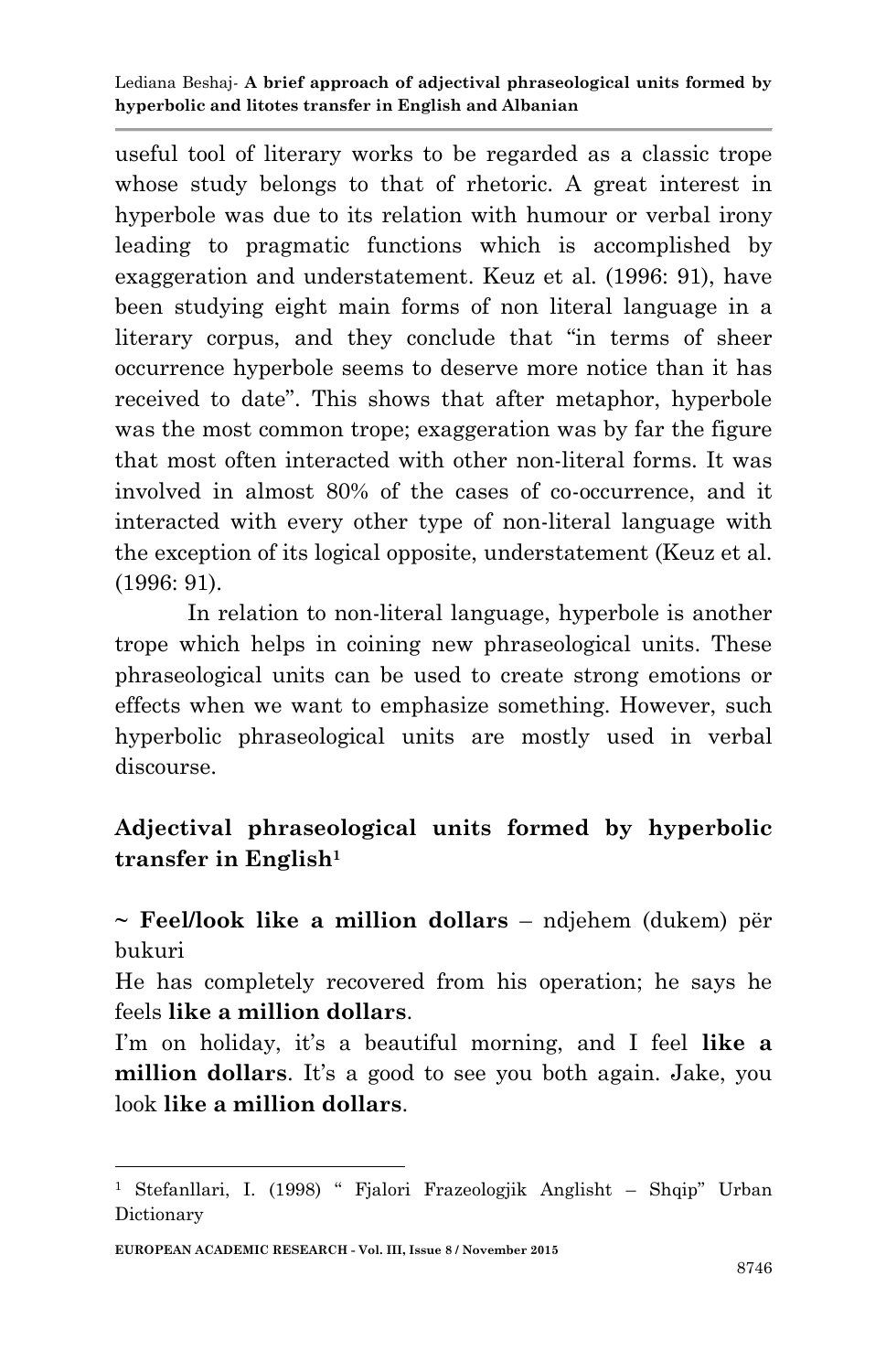~ **A mile wide and an inch deep** - Impressive at first but with experience, found to be stupid or unimaginative.

"That John Kerry seems to have gravitas." "He's **a mile wide and an inch deep**."

~ **Weigh a ton** (*informal*) - to be very heavy "*This suitcase weighs a ton!* "

~ **Come down like a ton of bricks –** If someone comes down on you like ton of bricks, they criticize you severely because you have done something wrong.

"If you mix up the order, the boss will come down on you **like a ton of bricks".** 

**~ Cost a fortune** – something is very expensive; extremely expensive*.*

I'd love to buy a Rolls-Royce, but **they cost a fortune**.

### **Adjectival phraseological units formed by hyperbolic transfer in Albanian language**

~ (Burrë) **katërqind dërhemë** burrë i zoti dhe me përvojë, që e njeh mirë jetën dhe di të gjykojë me gjakftohtësi; burrë me karakter të fortë e guximtar, që e mban fjalën e dhënë.

*Bajrarn Curri ka qenë edhe trim edhe burrë katërqind dërhemë, diplomat i mbaruar. (Let. polit.-shoq.).* 

**~Një djall e gjysmë** *thjeshtligj.* shumë; mjaft shtrenjtë; **një dreq e gjysmë.** 

*Në qendër të Tokios një pëllëmbë tokë kushton një djall e gjysmë. (Let. art. p.)* 

**S'e gjen në të gjithë dheun** (dikë a diçka) është shumë i mirë, s'i gjendet shoku a shoqja; **s'ka të dytë.** 

*- Për punë e do ti a për ndere e do ti, atë s'e gjeje në gjithë dheun. Ishte pleqnar i zoti. (Let. art.).* 

**~Të çon (të shpie) në njëqind (në dyzet) çezma e s'të jep ujë** (dikush) *sh.* **të çon (të shpie) në krua (në shtatë kroje) e s'të jep ujë** (dikush). - *Ai kish kurdisur një dredhi për t'i*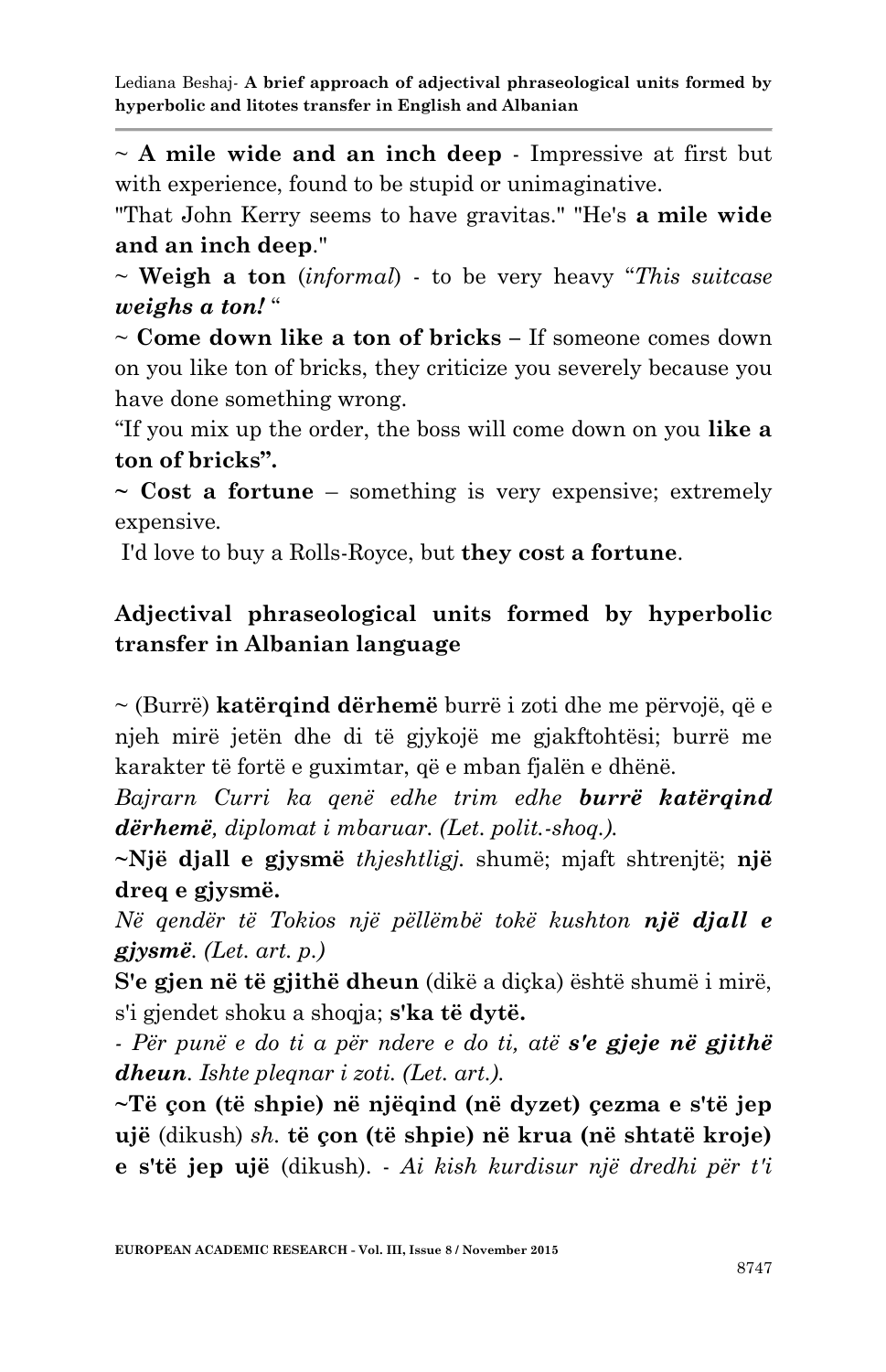*gënjyer, t'i sillte vërdallë, t'u ngjallte shpresa, shkurt t'i shpinte në njëqind çezma e të mos u jepte ujë. (Let. art. p.).* 

~ (Njeri) **me shtatë (palë) zemra** njeri shumë trim, që nuk i trembet asgjëje, që nuk di se ç'është frika.

**(Është) me gjashtë gishta** (dikush) është vjedhës i madh, të qëron. *Lame hajdutin nuk e kapnin dot, ishte me gjashtë gishta e i regjur në zanatin e vjetër sa vetë njerëzimi. (Let. art).* 

**Noton në një (në dy) gisht ujë** (dikush). 1. Është shumë i zoti, ia del mbanë edhe me pak gjë, s'humb kurrë. 2. Është trim i madh; **të merr gjak në vetull.**

*- S'ndreqet puna me atë karafil. Noton në dy gisht ujë, se sa ka dalë nga pelenat! - iu përgjegj Ndini. (Let. art.).*

**Ka katërqind mendje** (dikush) nuk ka një mendim të përcaktuar qartë; i vijnë mendime të ndryshme; ndryshon shpejt mendim, nuk është i qëndrueshëm në një mendim.

*- S'të them që të kesh katërqind mendje, por edhe kaq i prerë si je ti, jo, se nuk lë shteg për diskutim. (Pub.).*

**(Është) katërqind qyqesh** (diçka) është shumë e vjetër; vjen që nga kohë e moçme.

*Qe kjo kullë bash katërqind qyqesh asht e si mundin me e rrënue do cuba. (Let. art.).*

It is noticed that in both languages there is a number being involved to show exaggeration and to intensify the meaning of the phraseological units. At the same time, in both languages we have sentence adjectival phraeological units that are formed by hyperbolic transfer such as: It cost a fortune – kushtoi një djall e gjysmë.

## **Phraseological units formed by litotes transfer**

Litotes is the rhetorical figure in which an affirmative is expressed by the negative of the contrary (Jespersen 1917:62).Litotes, is a figure of speech which derives from a Greek word meaning "simple". It consists in understatement by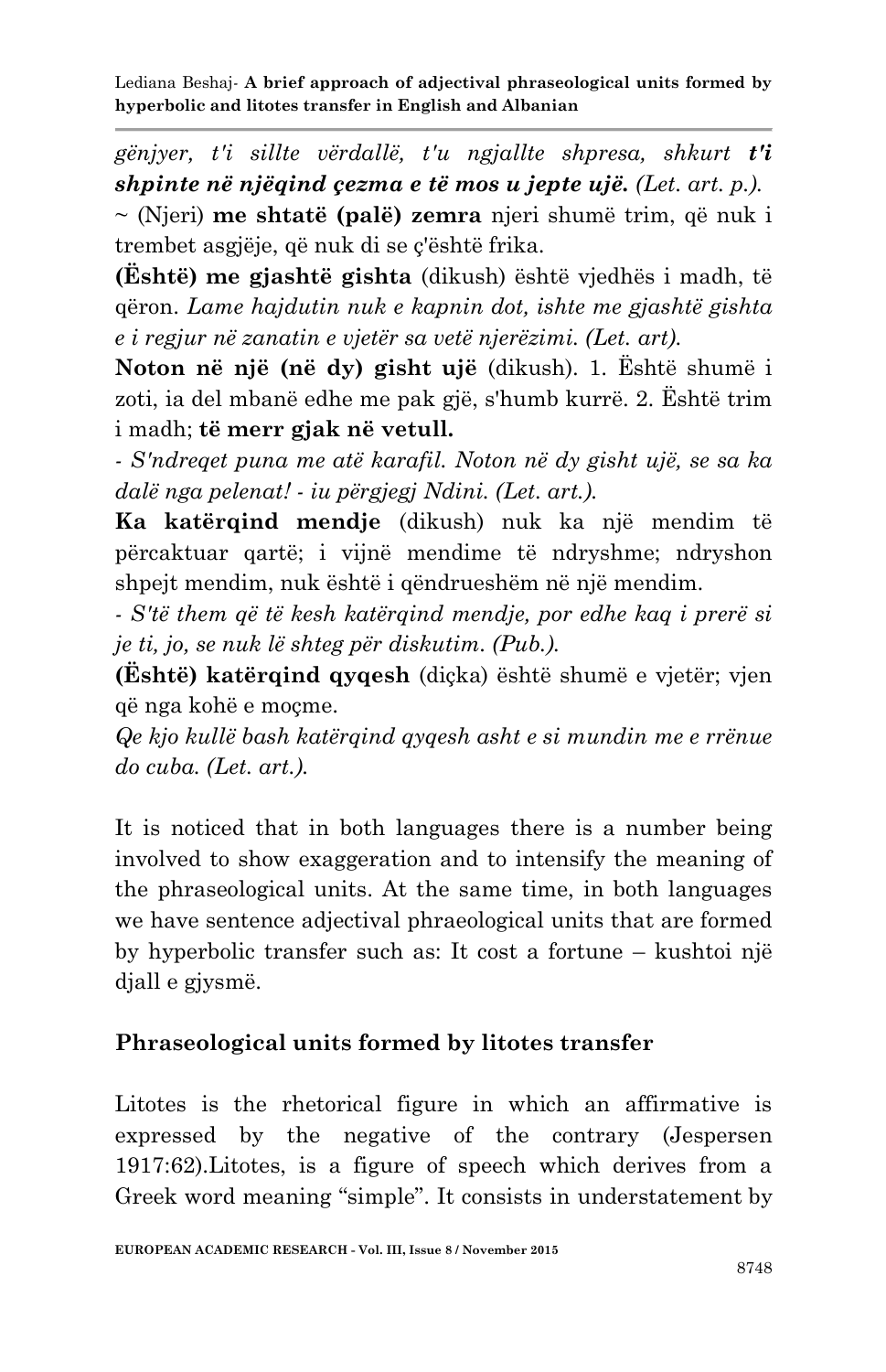using double negatives. For example, using the expression "She is not a beauty queen," means "She is ugly" or saying "I am not as young as I used to be" in order to avoid saying "I am old". Litotes have an ironical effect. Litotes uses ironical understatement in order to emphasize an idea or situation rather than minimizing its importance.

The phraseological unit "have a hope in hell" and `minimizers' (Bolinger 1972) like a red penny, only occur in the scope of negation. It is noticed that many litotes constructions involve rather a fixed combinations of lexical elements.

# **Adjectival phraseological units formed by litotes transfer in the English language**

**~ No great shakes** – jo shumë i mirë; mediokër

She"s **no great shakes** as an actress.

I can play golf a little, but I"m **no great shakes** at it.

**~ Not as black as it/one is painted** – nuk është aq i zi sa duket (sa thuhet )

"I am glad for my own sake, that he is **not as black as he is painted**; said Agatha.

**~ Not/never bat an eyelid** – nuk i bën syri tërr, nuk i dridhet qerpiku

The condemned man listened to his sentence **without batting an eyelid**.

The rock nearly hit him, but he didn"t **bat an eyelid**.

**~ Not have a bean –** s"kam asnjë grosh (asnjë dysh)

"You know there is a young man hanging around? " "Yes, he hasn't a bean,' Dinny smiled.

"Have money left Jack? " "**Not a bean**. I didn"t realized it was going to be such an expensive evening."

**~ Not turn a hair –** nuk i lëviz as një fije floku, nuk tregon kurrfarë frike, habie etj.

He had tried to convey to her without other people"s noticing it how how glad he was to see her, and he had much admired the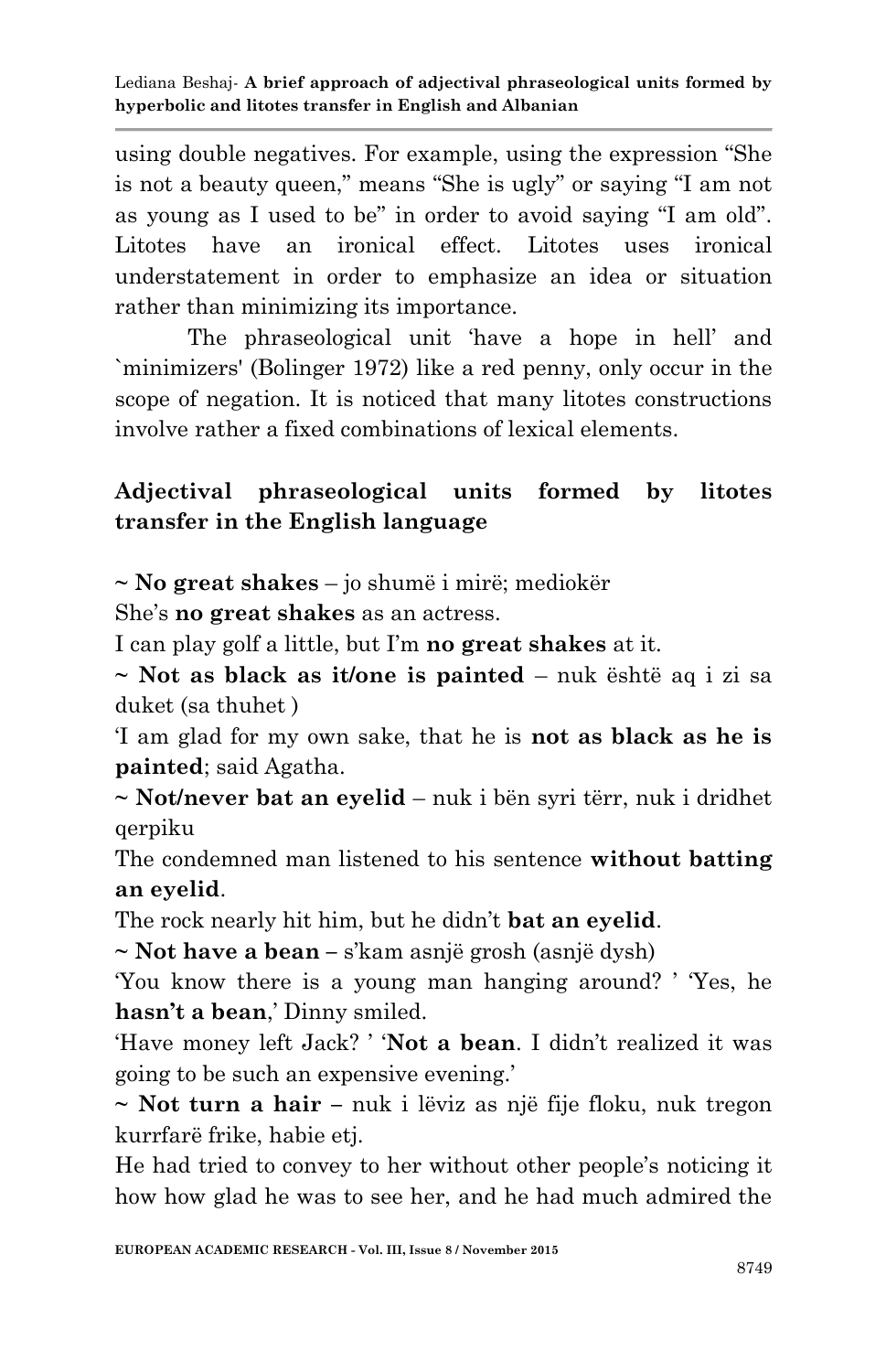way his loves was able to receive the quick signals of affection **without turning a single fair hair**.

**~ Not worth a damn, a straw, a red cent, a tinker's cuss etc –** s"vlen asnjë grosh , nuk vlen fare

This mediocre painting isn"t **worth a damn**.

So long as you and your opinions can be taken seriously, Harold"s position isn"t **worth a damn.** 

# **Adjectival phraseological units formed by litotes transfer in the Albanian language**

**S'dëgjon andej** (dikush). 1. Është i fortë, duron shumë a qëndron pa u mposhtur, s'do t'ia dijë, nuk ke ç'i bën. *- Kape me darë, po deshe, shtypi gishtat me tanë forcën e ku di unë, s'ndigjon andej ai, sikur sikur s'e ka prekë kush. (Ligj. fol.).*

**S'është asgjëkundi** (dikush) nuk është aspak në rregull, nuk e ka fare në vijë një punë; s'është normal; **s'është gjëkundi.** *- Të marr edhe ty me vete, po ç'të të dua, ti s'je asgjëkundi. (Let. art.).*

**Nuk i veton ashka e syrit** (dikujt) nuk ka frikë fare, as që do t'ia dijë, është trim i madh;

**nuk i dridhet bebja e syrit.** *- Hej, bre Nik, ashka e syrit nuk të veton, të dhashtë Zoti ymër e kyvet! (Folk.).*

**Nuk mban baltë në vesh** (dikush) është shumë i ndërgjegjshëm e i çiltër, nuk duron dot dyshime të kota mbi vete; e thotë hapur të vërtetën. *- Im nip është ca i sertë, por baltë në vesh nuk mban. Kështu keqet me shumë vetë. (Let. art.).*

**Nuk e fsheh ballin** (dikush). 1. Është trim i madh; **s'i trembet (s'i fiket) syri.** *Mic trimi del i pari, pa e fshehë ballin, me luftue për nanë e për babë. (Folk.).* 2. Është i çiltër e i sinqertë; është ballëlarë e nuk ka përse të turpërohet. *- Më merr edhe mua me vete, - i tha Ana. E pastër nga shpirti, ajo nuk e fshihte ballin para Sashës së dashur. (Let. art.p.).*

**S'i qesh buza** (dikujt) është i ngrysur, gjithnjë rri i zymtë, është i zymtë e nursëz; rri gjithnjë si i pakënaqur e i mërzitur;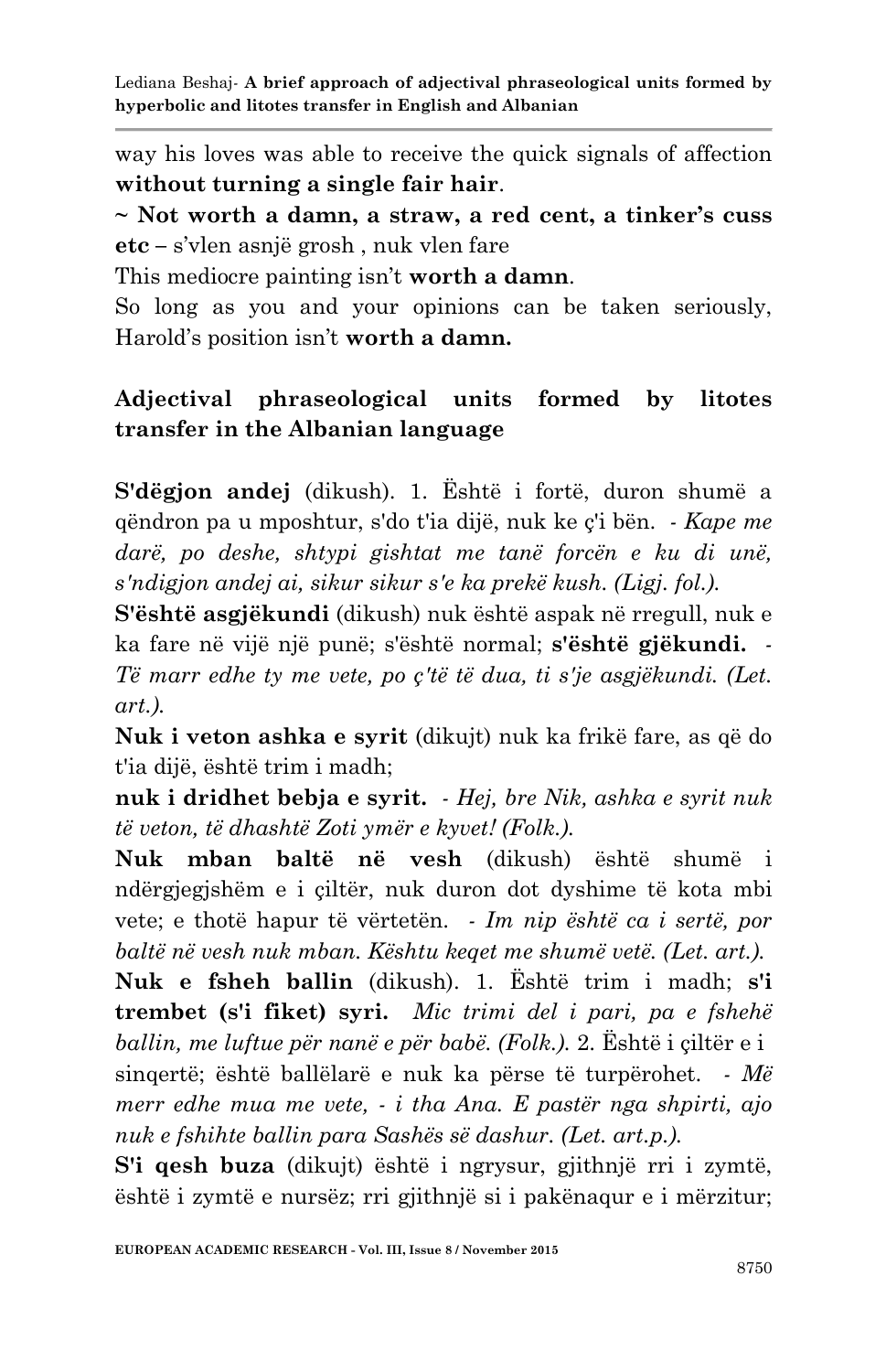**s'i qesh fytyra.** *Risiliotët u gëzuan kur e panë atë makinë të mrekullueshme, por ç'e do, janë njerëz që nuk u qesh buza për shumë kohë.* 

*(Pub.).* **Çel e s'mbyll** (dikush) *keq.* nuk pushon së foluri, është llafazan i madh, por nuk të mbaron punë; premton e s'bën gjë; **hap e s'mbyll.** *- Nuk të kuptoj, çfarë të shtyn të bësh kështu, çel e s'mbyll, ke humbur besimin tek të gjithë. (Let. art.).*

**Agjëron ditën e vjedh natën** (dikush) *keq.* paraqitet i mirë, por në të vërtetë është i keq, sillet mirë në dukje, por bën poshtërsi fshehtas.

*Ungjilli nuk thotë që të agjërosh ditën e të vjedhësh natën, po të jesh gjithnjë i mirë.* 

*(Pub.). Mua ma sollën, po nuk e zura me dorë. (Folk.).*

**Nuk zë gjë me dorë** (dikush) nuk punon fare, është dembel; **i ka duart të thara; i ka krahët të tharë; (rri) me duar kryq.**

*As punë as zanat Goxhua. I kishte thënë gruas se qe i sëmurë dhe nuk zinte gjë me dorë. (Let.art).* 

**S'bën (s'vlen) asnjë dysh** (diçka) nuk vlen fare, s'ka asnjë vlerë; **s'bën një lek; s'bën dy (pesë) para.**

*Shpallja e dhënies së makinerisë me qira ishte shenjë se politika e mëparshme e kësaj ndërmarrjeje nuk vlente më asnjë dysh. (Let. art. p.).* 

**S'e bën dysh fjalën (e dhënë)** (dikush) e plotëson premtimin; është i besës; **e mban fjalën; nuk e ha fjalën.**

*Sa herë ka marrë përsipër rregullimin e makinerive që ka ndërmarrja, nuk e ka bërë fjalën dysh. (Pub.).*

(Është) **ferrë ndër lule** (dikush) është njeri i keq, që prish e dëmton, që nuk durohet në një mjedis të mirë.

*- Edhe im atë, për fat të keq, ban pjesë në këtë turmë të verbënish, që formojnë ballin pengues në zhvillimin e përparimin e shoqnisë sonë. Këta janë ferra ndër lule. (Let. art.).*  (Është) **fishek pa barut** (dikush) është njeri pa vlerë ose i parrezikshem; (është) **fishek i lagur.** *Në mëngjes syri i vetëtinte Markos, ndërsa, sa hynte në rrjedhën e madhe të*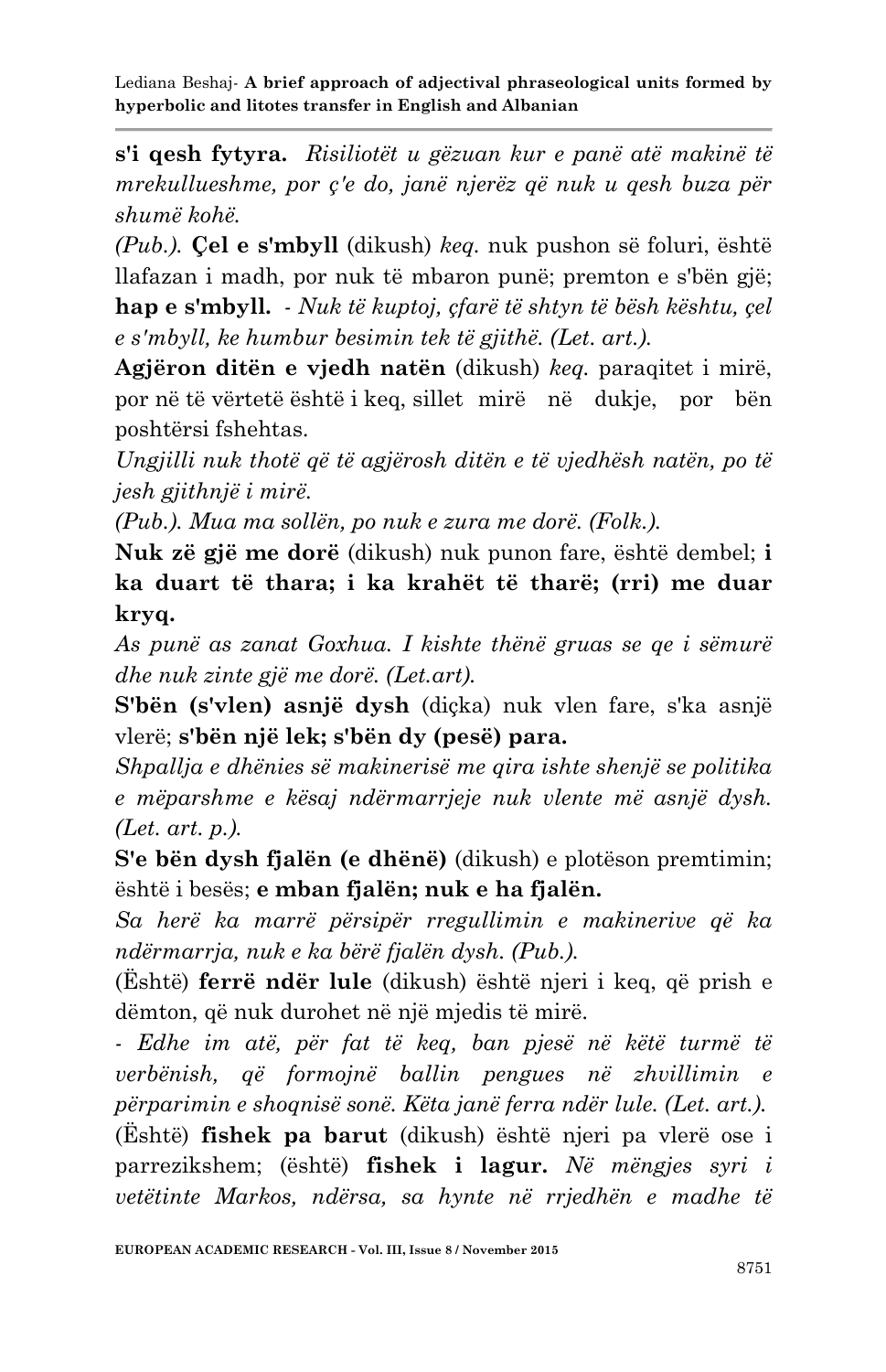*njerëzve, bëhej fishek pa barut, i binte guximi dhe vrulli. (Let. art. p.).* 

**S'të jep as gur për të çarë kokën** (dikush) është shumë dorështrënguar, është koprrac i madh e *shpirtlig*; **s'të jep as litar për t'u varur.**

*- Tek ai nuk vete, Pipo, se ai as gur për të çarë kokën nuk të jep. Përse t'i shtrij dorën e t'i bëj qejfin? (Let. art. p.).* 

**Manastir pa hair** *iron*. njeri shumë dorështrënguar, njeri nga i cili nuk merr dot gjë a të cilit nuk i nxjerr asgjë; shtëpi jomikpritëse.

*- Ama, edhe ti gjete kishë të falesh! Prenga është manastir pa hair, mos prit gjë prej tij. (Let. art.).*

Është) **shejtan budalla** (dikush) është i zgjuar, por hiqet sikur s'kupton a sikur di, shtiret si budalla e ta hedh. *Faiku u kthye i qetë dhe, kur e akuzuan për vjedhje, bënte si shejtan budalla. - I kujt është ky thes, o Simo? (Let. art.).*

In the examples provided it observed that in both language it is the presence of the negative particle respectively in English "no" and in Albanain 's', nuk, pa'. In both languages the purpose is to use ironical understatement in order to emphasize (an idea or situation) in this research a quality as the focus was on the adjectival phraseological units formed by the means of litotes transfer. One thing that is observed is in the Albanian language there are some adjectival phraseological units formed by noun + noun and both of them are negative, as in the case of "**shejtan budalla'** or one noun denotes a positive thing and the other a negative thing, for example, "**manastir pa hair, ferrë ndër lule**"

#### **CONCLUSION**

As a conclusion it is an undisputed fact that the findings of Gibbs and Colstone (2012), which focus on how figurative language is comprehended and produced by different people, it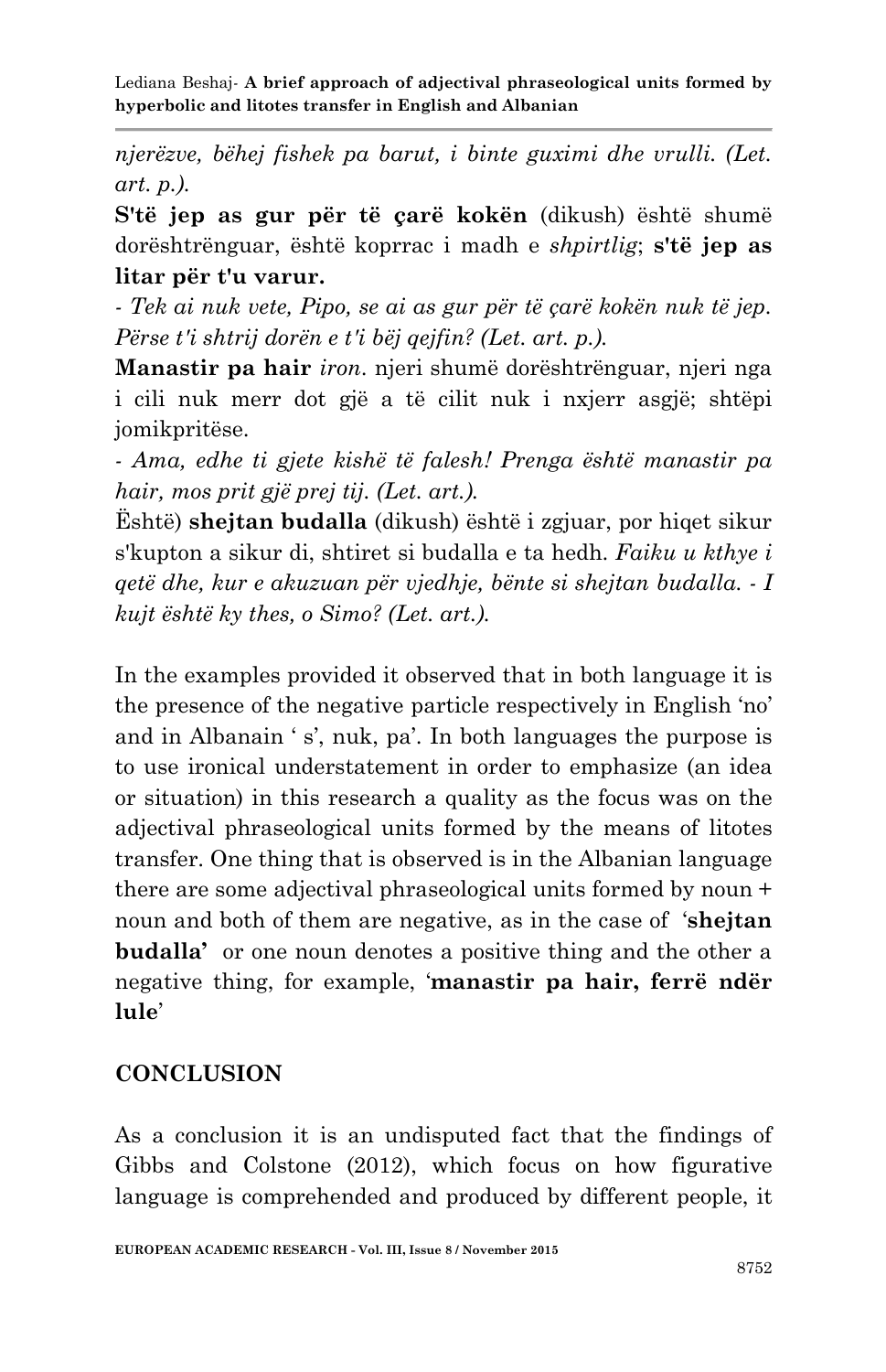requires more cognitive effort since tropes vary in their meaning, functions and objectives. The importance of the formulaic expressions attracted many scholars' attention. Robert, & Kreuz (1994) conducted a study on various figures of speech to determine the discourse goals of using the figurative language. Even from this observation, in both languages the purpose of these figures accomplish certain communicative goals among which the hyperbolic phraseologic units were found out to be used for humour and emphasis and litotes phraseological units are used for irony. Furthermore, after conducting a study on the occurrence of figurative language in literature, Kreuz et al. (1996) underlined the significance of hyperbole. From their findings, hyperbole had been noticed to be involved in 80% of the interactional cases of co-occurrence among other tropes (p.92). Thus, phraseological units formed by hyperbolic and litotes transfer are very important in both languages, helping people express themselves in various ways, and writers in bringing color to their works.

#### **REFERENCES**

Bolinger, D. (1972). Degree Words. The Hague: Mouton.

- Carter, R.A. and McCarthy, M.J. (1997). Exploring Spoken English. Cambridge: Cambridge University Press.
- Dascal, M. and Gross, A.G. (1999). "The Marriage of Pragmatics and Rhetoric", Philosophy and Rhetoric, 32: 107-130. Edelman, R.J. et al. (1989). "Self-reported expression of embarrassment in five European cultures", Journal of Cross-Cultural Psychology, 20: 357-371.
- Gibbs, R. W. & Colston, H. L. (2012). Interpreting Figurative Meaning.Cambridge University Press. Retrieved from: 10.1017/CBO9781139168779\n http://search.ebscohost.com/login.aspx?direct=true&db= psyh&AN=2012- 12133-000&lang=fr&site=ehost-live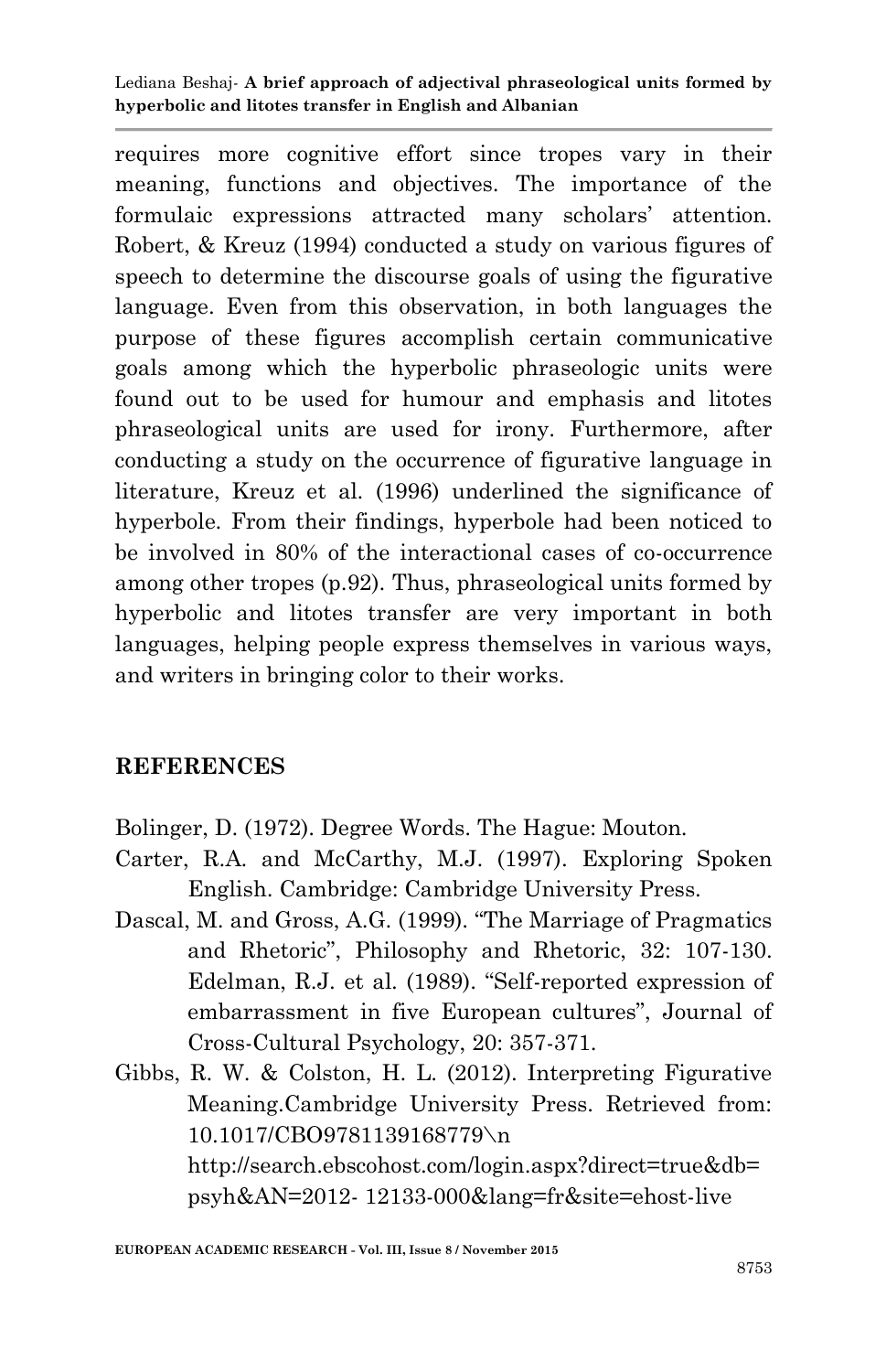- Gibbs, R.W. (1994). The poetics of mind: Figurative thought, language and understanding. Cambridge: Cambridge University Press.
- Jespersen, O. (1917). Negation in English and other languages. Historisk-lologiske Meddeleser 1, 1{151. Reprinted in Selected writings of Otto Jespersen, London and Tokyo George Allen & Unwin, Ltd. and Sejo Publishing Co., Ltd., [1962]
- Kreuz, R.J. (1996). "The use of verbal irony: Cues and constraints", in J.S. Mio and A.N. Katz (eds.) Metaphor: Implications and applications. Mahwah, NJ: Lawrence Erlbaum Associates: 23- 38
- Kreuz, R. J., Roberts, R. M., Johnson, B.K.,& Bertus, E.L. (1996). Figurative Language Occurrence and Cooccurence in Contemporary Literature. In: Kreuz, Roger J., MacNealy, Mary S. (Eds.), Empirical Approaches to Literature and Aesthetics. Ablex, New Jersey, pp. 83–97.
- Katz, A.N. (1996). "On Interpreting Statements as Metaphor or Irony: Contextual Heuristics and Cognitive Consequences", in J.S. Mio and A.N. Katz (eds.) Metaphor: Implications and applications. Mahwah, NJ: Lawrence Erlbaum Associates: 1-22
- McCarthy, M.J. and Carter, R.A. (2004). "There's millions of them": hyperbole in everyday conversation". Journal of Pragmatics, 36: 149-184
- Memisha, V. (1999) " Studime për fjalën shqipe " Tiranë
- Roberts, R.M. and Kreuz, R.J. (1994). "Why do people use figurative language?", Psychological Science, 5: 159-163
- Stefanllari, I. (1998) " Fjalori Frazeologjik Anglisht Shqip" Tiranë
- Smith, J. (1969). Mystery of rhetoric unveiled, 1657. Menston: Scolar Press. Retrieved from:http://www.worldcat.org/title/mystery-of-rhetoricunveiled- 1657/oclc/638751127